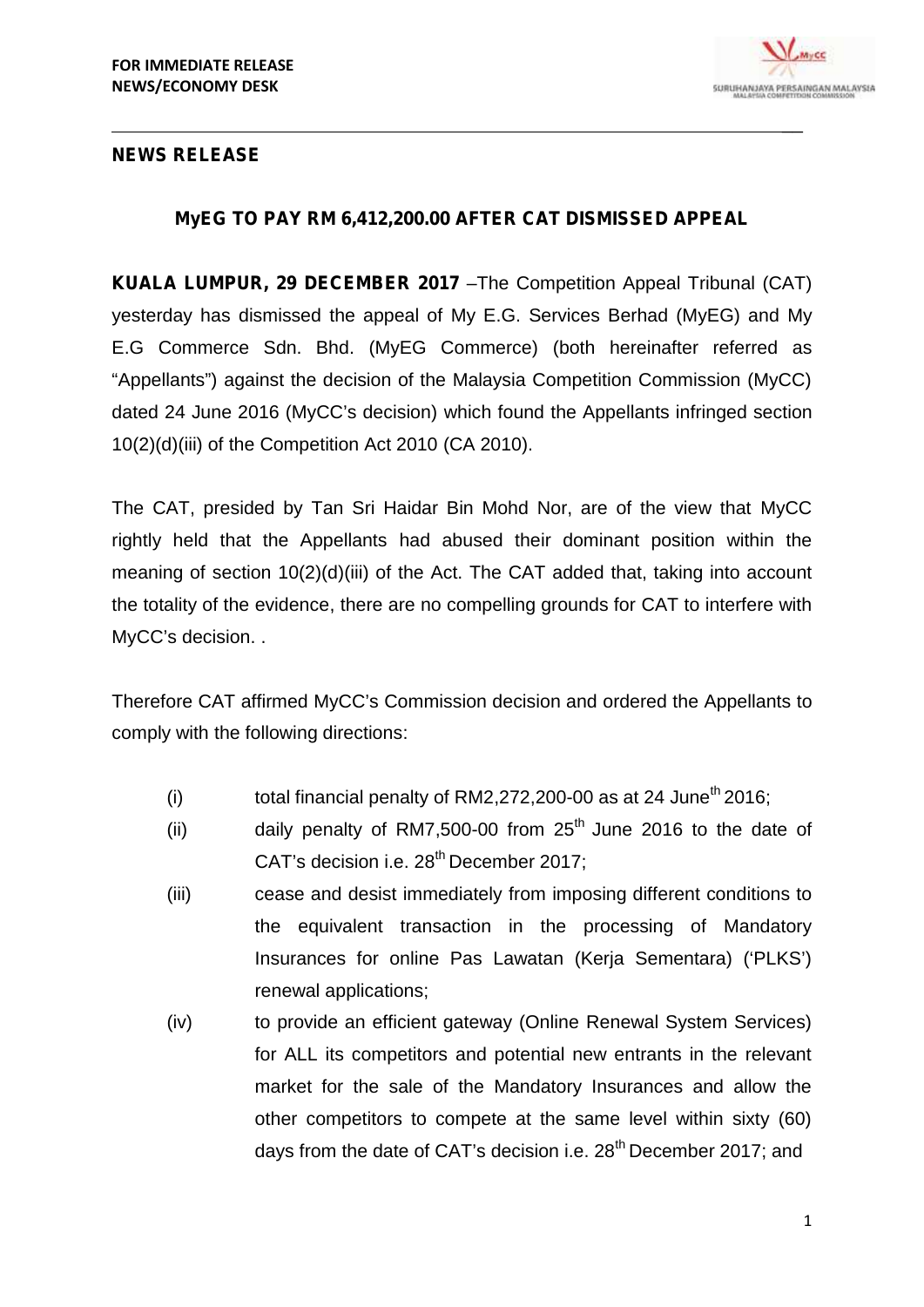

(v) in the event of non-compliance of the aforesaid directions, MyCC is at liberty to impose a daily penalty of RM7,500-00 (instead of higher penalty) for the subsequent period thereof.

Thus as at  $28<sup>th</sup>$  December 2017, the total amount of financial penalty to be paid by the Appellants is RM6,412,200-00, which includes the daily penalty of RM7,500-00 from  $25<sup>th</sup>$  June 2016 amounting to RM4,140,000-00. However, the total amount may increase should the Appellants failed to comply with CAT's directions.

It is to be noted that the CAT did not affirm MyCC's direction that the Appellants are required to comply with PIAM's rules and regulations as the Appellants are not within the jurisdiction of PIAM.

MyCC's decision found that the Appellants had abused their dominant position by imposing different conditions in an equivalent transaction in the purchase of Mandatory Iinsurances for the renewal of *Pas Lawatan (Kerja Sementara)* (PLKS) for foreign workers.

MyEG Commerce, a subsidiary of MyEG, had entered into an Agency Agreement with RHB Insurance to act as an agent for RHB Insurance to sell, amongst others, mandatory insurances for the renewal of PLKS.

MyCC's decision arose from its findings that the Appellants' conduct had resulted in faster renewal times for customers who chose to purchase mandatory insurances from RHB Insurance via the Appellants for the renewal of PLKS due to the fact that there was automatic verification for the said insurances purchased from RHB insurance.

However, if customers chose to purchase mandatory insurances from other insurance companies of which the Appellants was not an agent of, extra steps for verification were imposed by the Appellants for the said insurances, which resulted in a longer renewal times. This in turn created pressure on the customer to purchase mandatory insurance from RHB Insurance via the Appellants.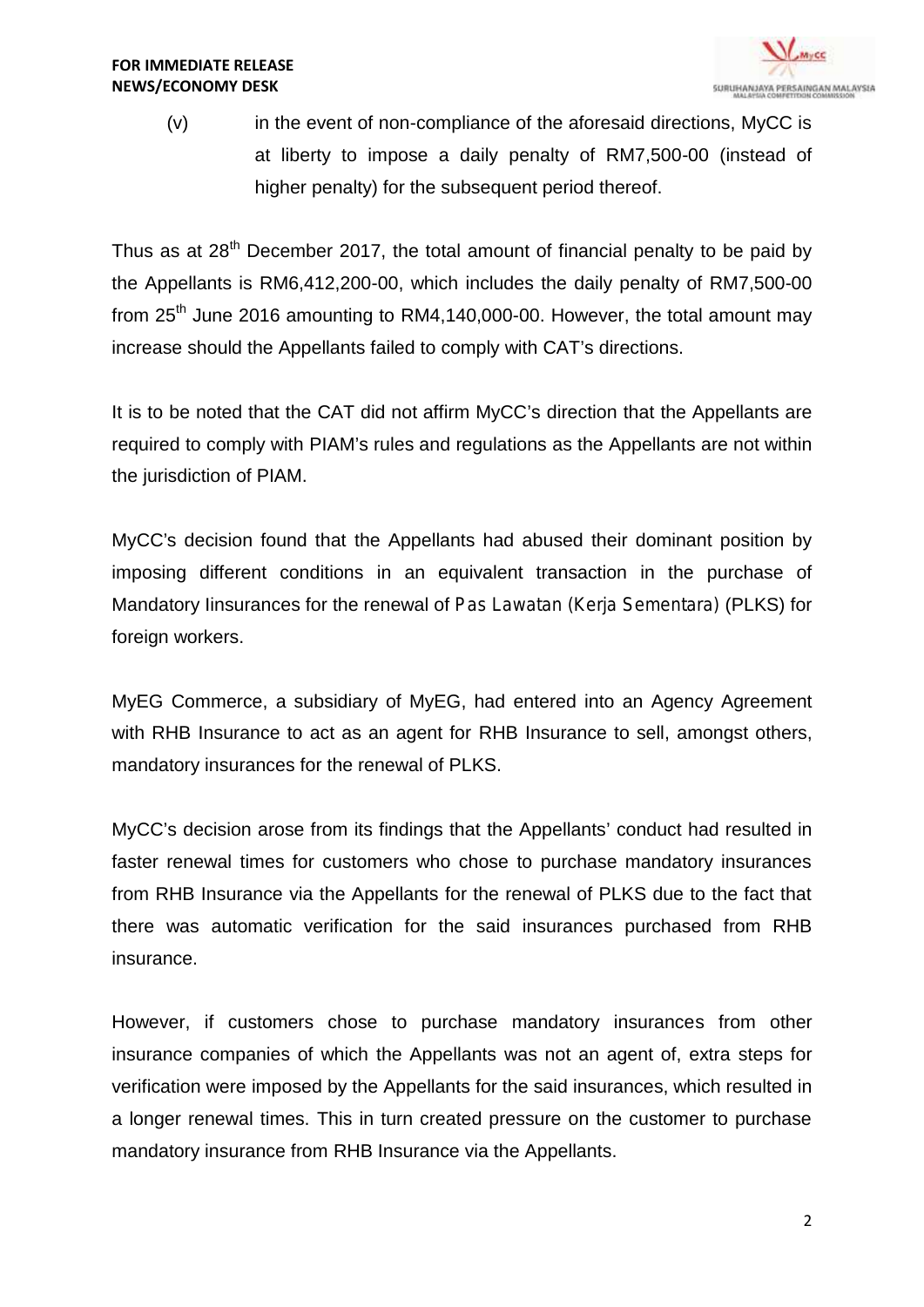

The Appellants on the same day has stated that the Appellants will file a judicial review of the CAT's decision.

MyCC's Chief Executive Officer, Dato' Abu Samah Shabudin welcomed the decision of CAT decision and states that "*it has been MyCC's objective from the beginning to ensure that companies in a dominant position do not abuse their position as this could have a very negative impact on consumers and the national economy as a whole*.".

He further added that, "*MyCC had previously investigated several dominant players such as Megasteel Sdn. Bhd., Giga Shipping Sdn. Bhd. and Nexus Mega Carriers Sdn. Bhd. in the steel and logistics industry respectively. Although not all of these investigations resulted in financial penalties being imposed on the said parties due to non-infringement of the Competition Act, the MyCC will continue, without fear or favour, to be vigilant in ensuring competition law is adhered to and will not hesitate to take firm action against those who violate the law*".

Besides investigation on abuse of a dominant position, MyCC is currently focusing and targeting on cartel activities. Majority of cases undertaken by MyCC involve companies engaged in cartel activities such as price fixing, setting trading conditions by way of rebates and discounts, and market allocation and sharing. Some of the companies that were investigated by the MyCC for cartel activity include players from the aviation industry, ice manufacturing, logistics and sand traders.

Apart from cases that are currently under MyCC's investigation, a judicial review of the CAT'S decision is pending in the case between MyCC against Malaysian Airline System Berhad ('MAS') and AirAsia Berhad ('AirAsia'). The hearing for the said judicial review will be held on 7 March 2018.

--end--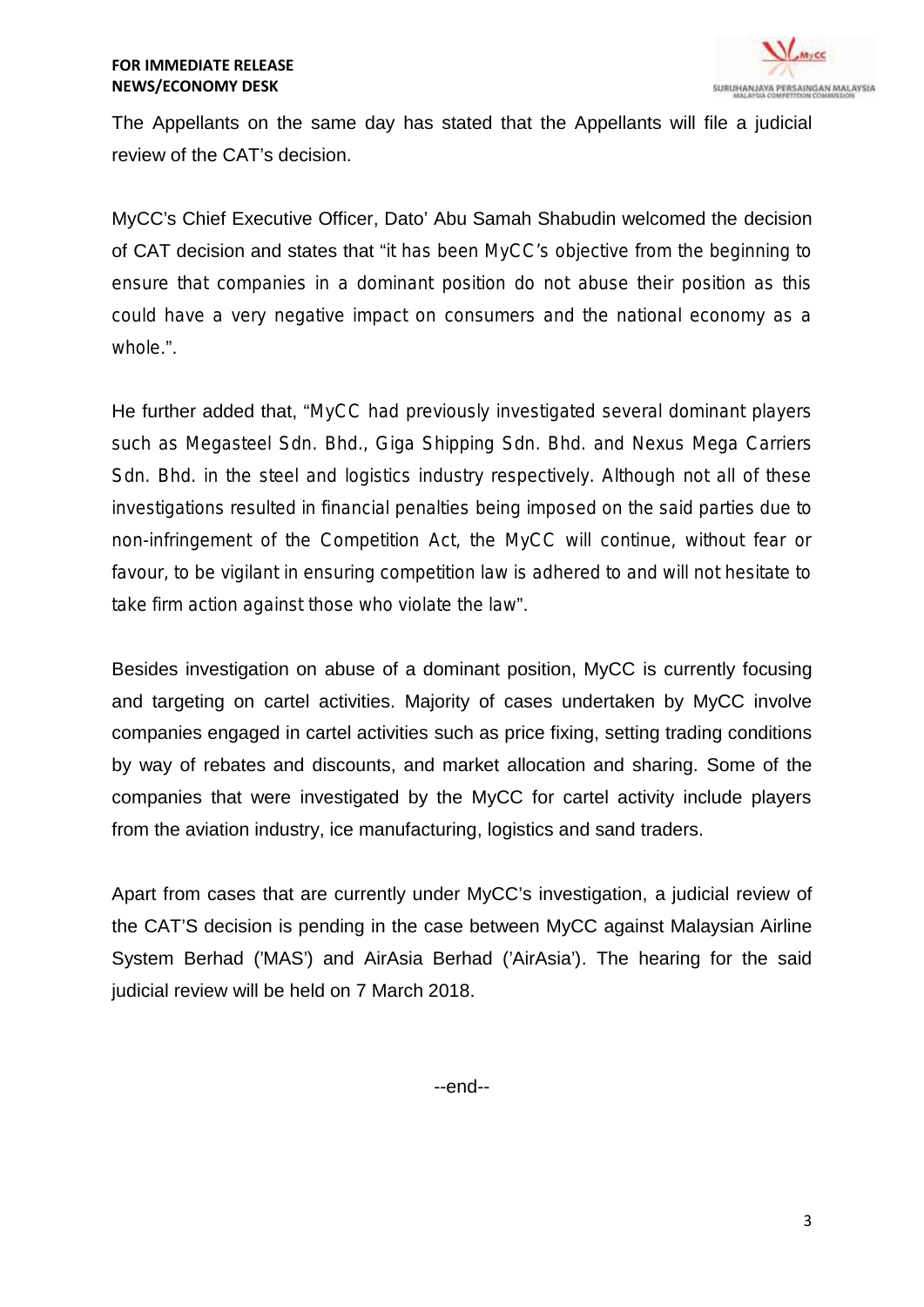

## **For media enquiries, please contact:**

Noorliza Abdul Latiff, Tel +603 2273 2277 (ext 111), Email: noorliza@mycc.gov.my Nazarul Emran, Tel +603 2273 2277 (ext 701), Email: nazarul@mycc.gov.my **Corporate Affairs Division Malaysia Competition Commission**

### **Editor's note:**

The copy of the appeal decision by the CAT is attached herein as Annexure A.

### **About Malaysia Competition Commission (MyCC)**

Established in June 2011, MyCC is an independent body responsible for enforcing the Competition Act 2010, which was implemented to create healthy competition which would in turn stimulate productivity and innovation, thus creating wider choices of products for consumers with better quality and reasonable prices.

The Act applies to all commercial activities undertaken within and outside Malaysia that affect competition in the Malaysian market. It provides a regulatory framework including powers to investigate, adjudicate and impose penalties on the perpetrators of the competition laws. For more information on the Act and the MyCC's activities, you can log on to www.mycc.gov.my.

Section 2 of the Competition Act 2010 defines "dominant position" as follows: "Dominant position means a situation in which one or more enterprises possess such significant power in a market to adjust prices or outputs or trading terms, without effective constraint from competitors or potential competitors."

### *Chapter 2: Abuse of dominant position Abuse of dominant position is prohibited*

10. (1) An enterprise is prohibited from engaging, whether independently or collectively, in any conduct which amounts to an abuse of a dominant position in any market for goods or services.